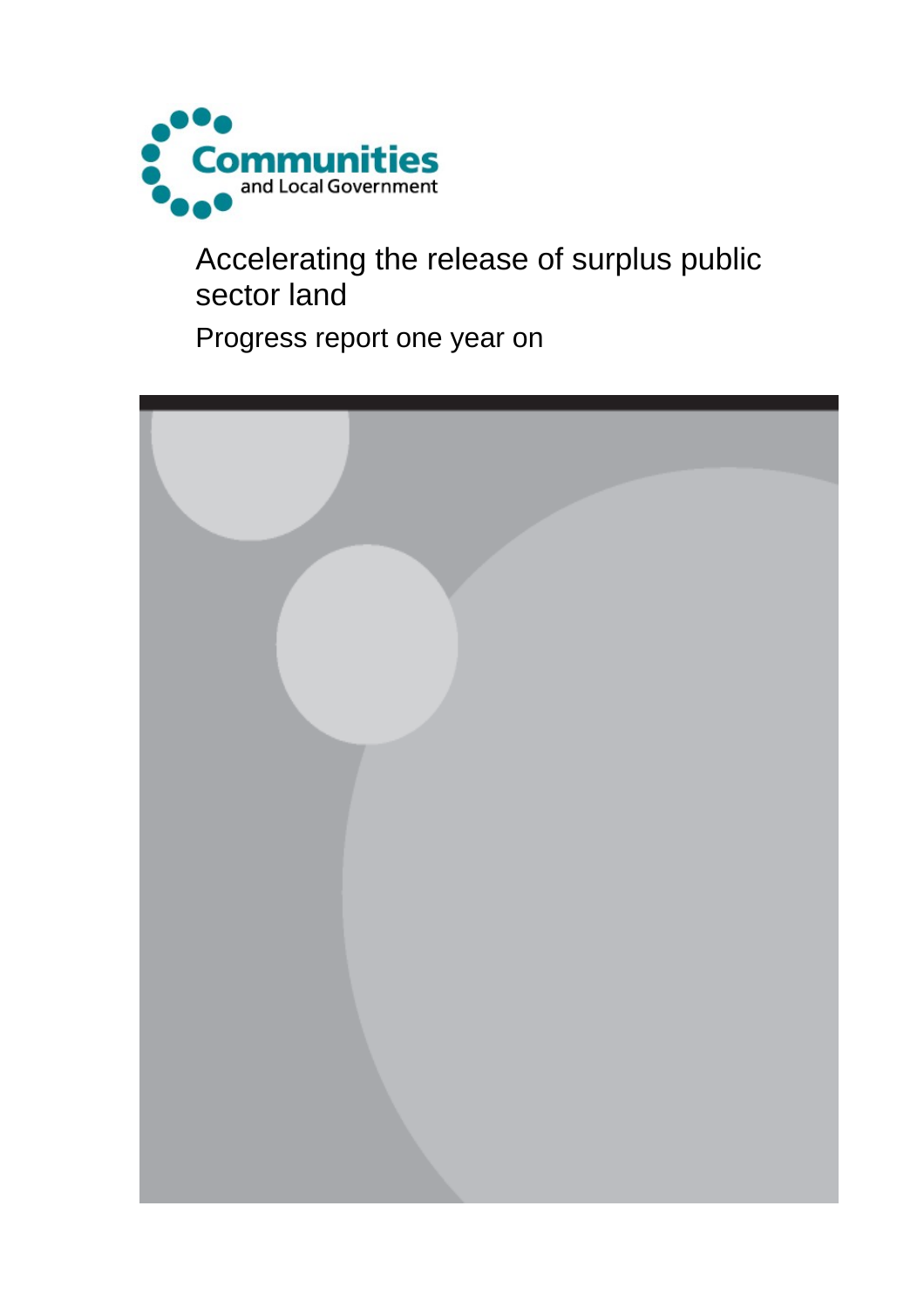

## Accelerating the release of surplus public sector land

Progress report one year on

May, 2012 Department for Communities and Local Government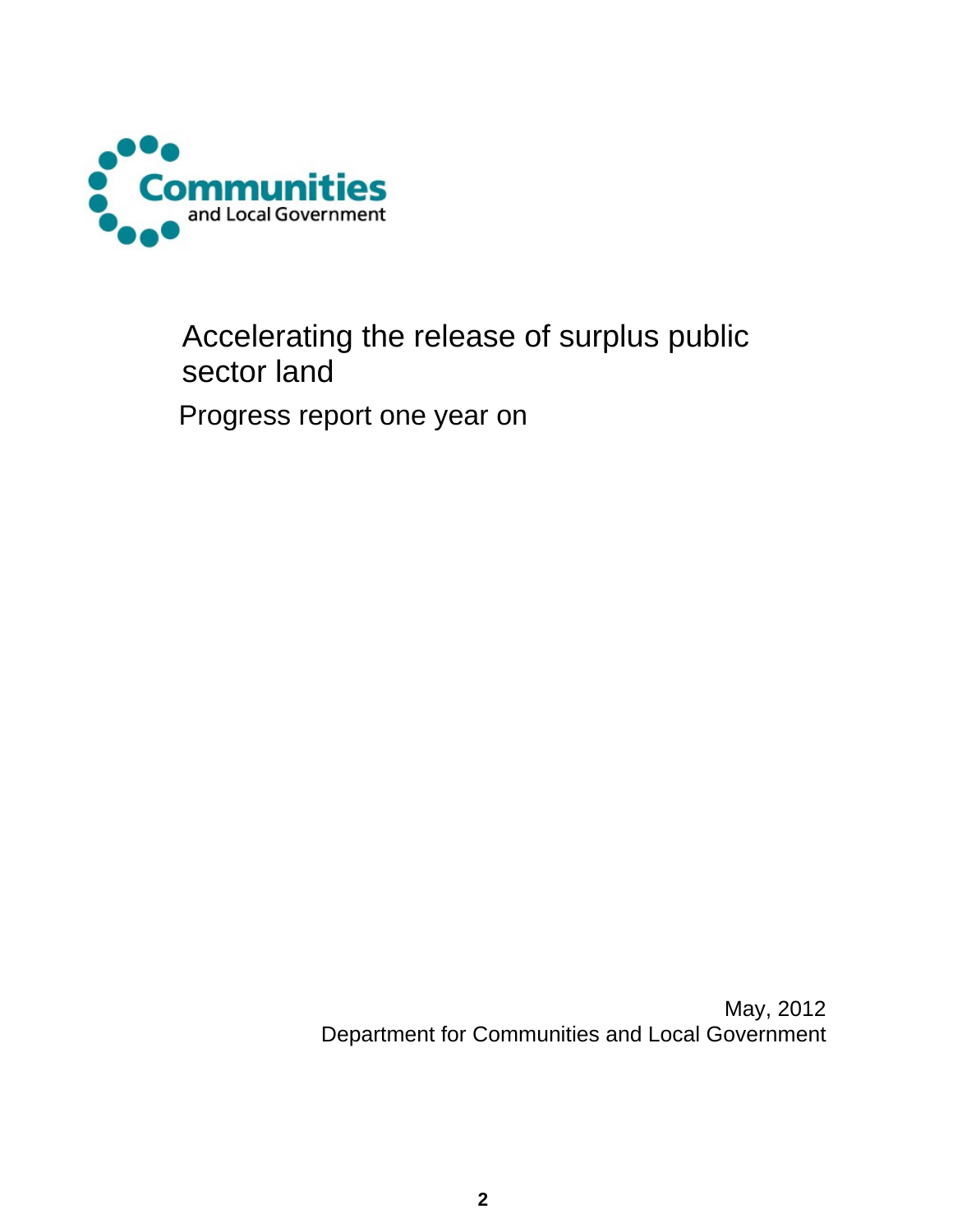*© Crown copyright, 2012* 

*Copyright in the typographical arrangement rests with the Crown.*

You may re-use this information (not including logos) free of charge in any format or medium, under the terms of the Open Government Licence. To view this licence, visit <http://www.nationalarchives.gov.uk/doc/open-government-licence/>or write to the Information Policy Team, The National Archives, Kew, London TW9 4DU, or e-mail: [psi@nationalarchives.gsi.gov.uk](mailto:psi@nationalarchives.gsi.gov.uk).

This document/publication is also available on our website at www.communities.gov.uk

Any enquiries regarding this document/publication should be sent to us at:

Department for Communities and Local Government Eland House Bressenden Place London SW1E 5DU Telephone: 030 3444 0000

May, 2012

ISBN: 978-1-4098-3462-5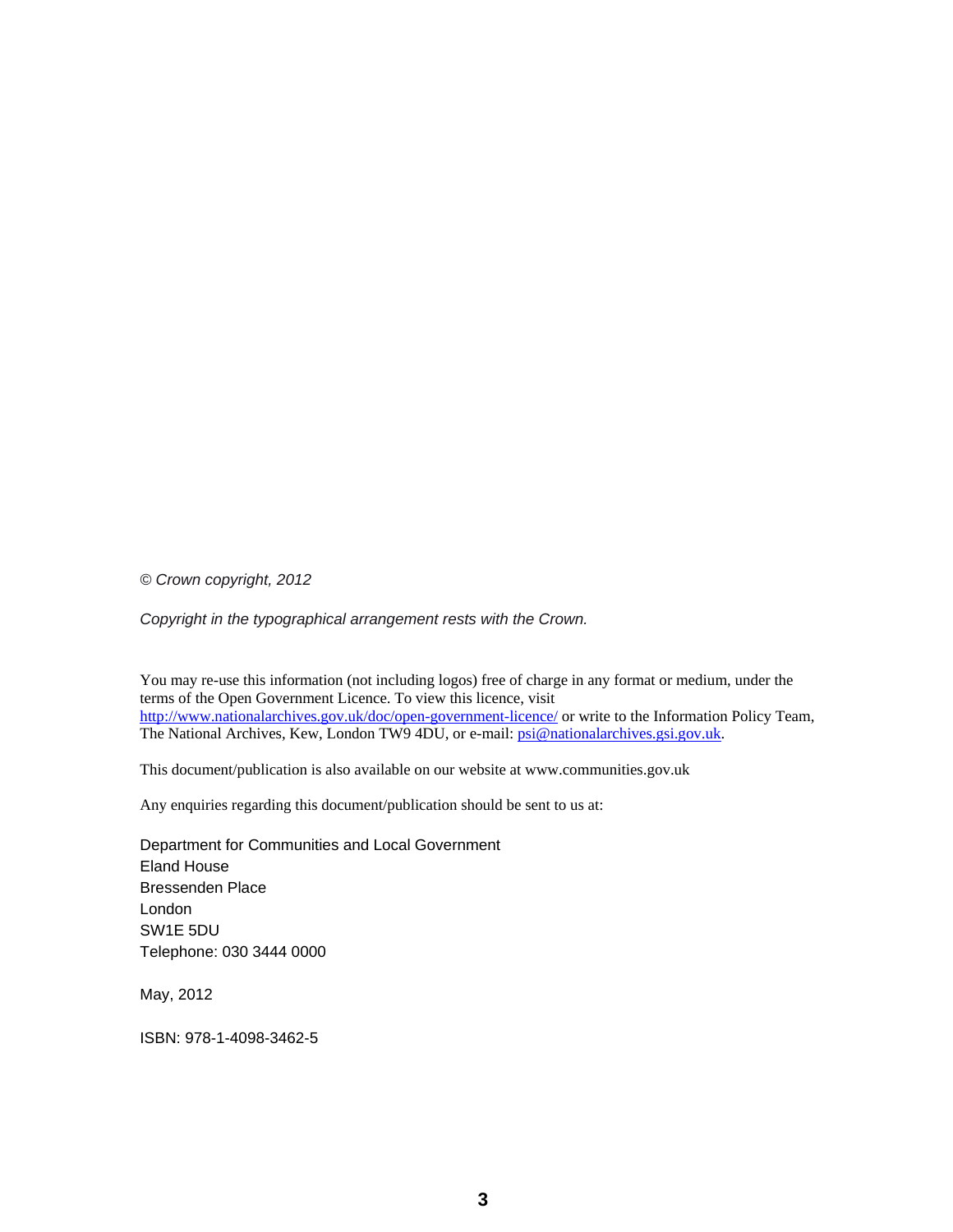# **Contents**

| Foreword                                                |  |
|---------------------------------------------------------|--|
| <b>Introduction</b>                                     |  |
| Chapter 1 Freeing up formerly used land                 |  |
| Chapter 2 Unlocking the barriers to public land release |  |
| Chapter 3 Monitoring and transparency                   |  |
| Chapter 4 Next steps                                    |  |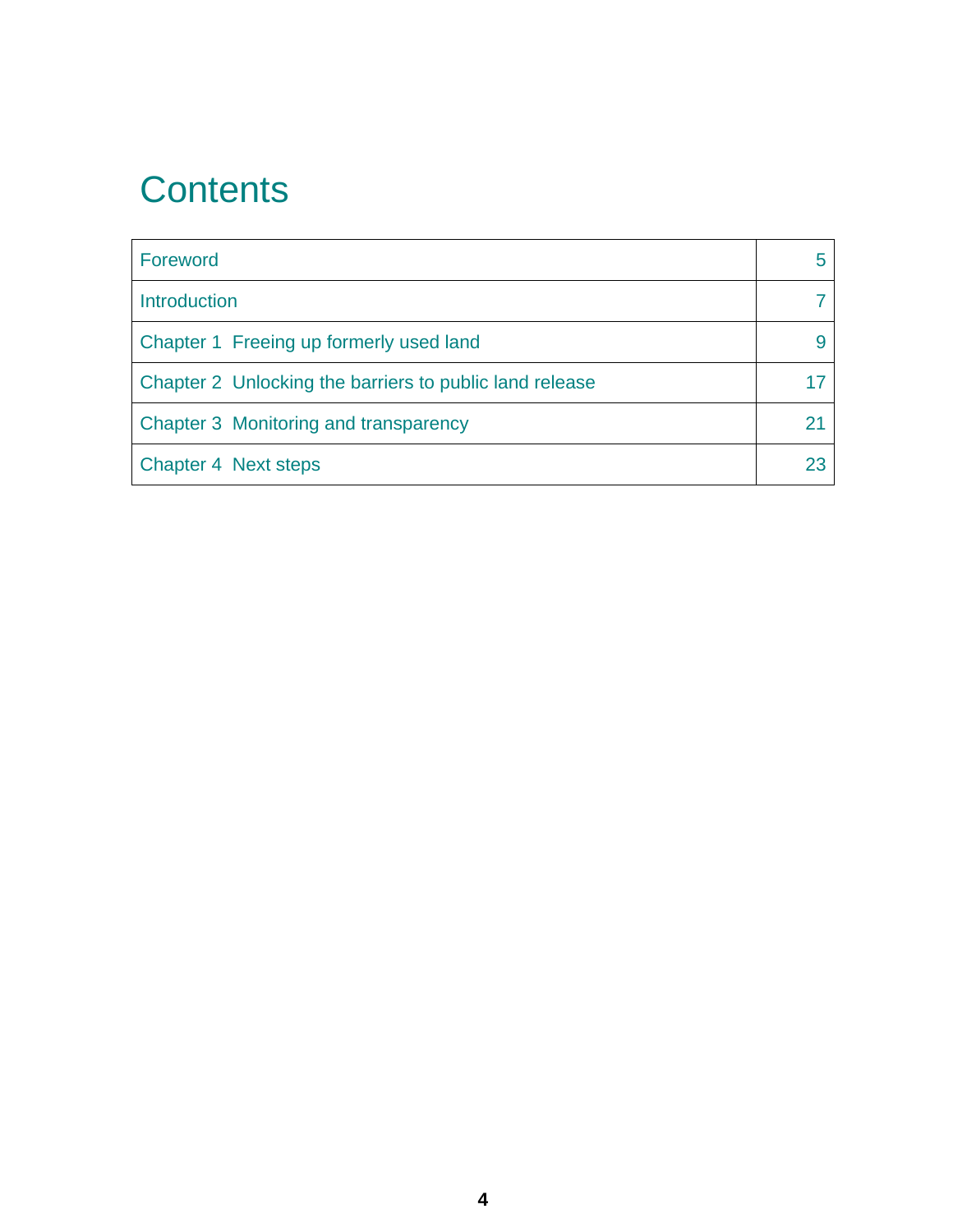# Foreword

With house building under the previous Government falling to levels not seen in peacetime since the 1920s, we had to act quickly to get the housing market moving again. This is not just important to the people who need homes but it is also crucial to getting the economy growing again. It has been calculated that every home built creates up to two new jobs for one year.

The Government's Housing Strategy, *Laying the Foundations: A Housing Strategy for England,* identified a range of initiatives designed to get the housing market moving again, including:

- Supporting a New Buy scheme to unlock mortgages for people who want to buy new build homes;
- A £770m Growing Places Fund to help fund the infrastructure, like roads, to unlock housing and economic development;
- A £570m Get Britain Building scheme to get builders back on to stalled "shovel ready" building sites;
- £150m to tackle the scandal of empty homes.

These are important steps in the right direction, but a lack of the right land in the right place to build new homes is also still holding back housing growth.

As one of the country's biggest landowners, the Government has a critical role in making sites available to build the homes this country needs. An estimated 40 per cent of larger sites suitable for development are owned by the public sector. This astounding fact provides an opportunity for Government to make a difference particularly in times of austerity when we must all make the best use of our assets.

We are also committed to making this information publicly available as part of the Government's commitment to transparency. By letting everyone know what land is owned by public bodies, local people can see what opportunities there are to take local projects forward to meet local needs – be it for free schools, businesses, new homes or perhaps a park.

In the 2011 Budget the Government committed to accelerate the release of public sector land and set an ambition to release enough land to build up to 100,000 homes by 2015.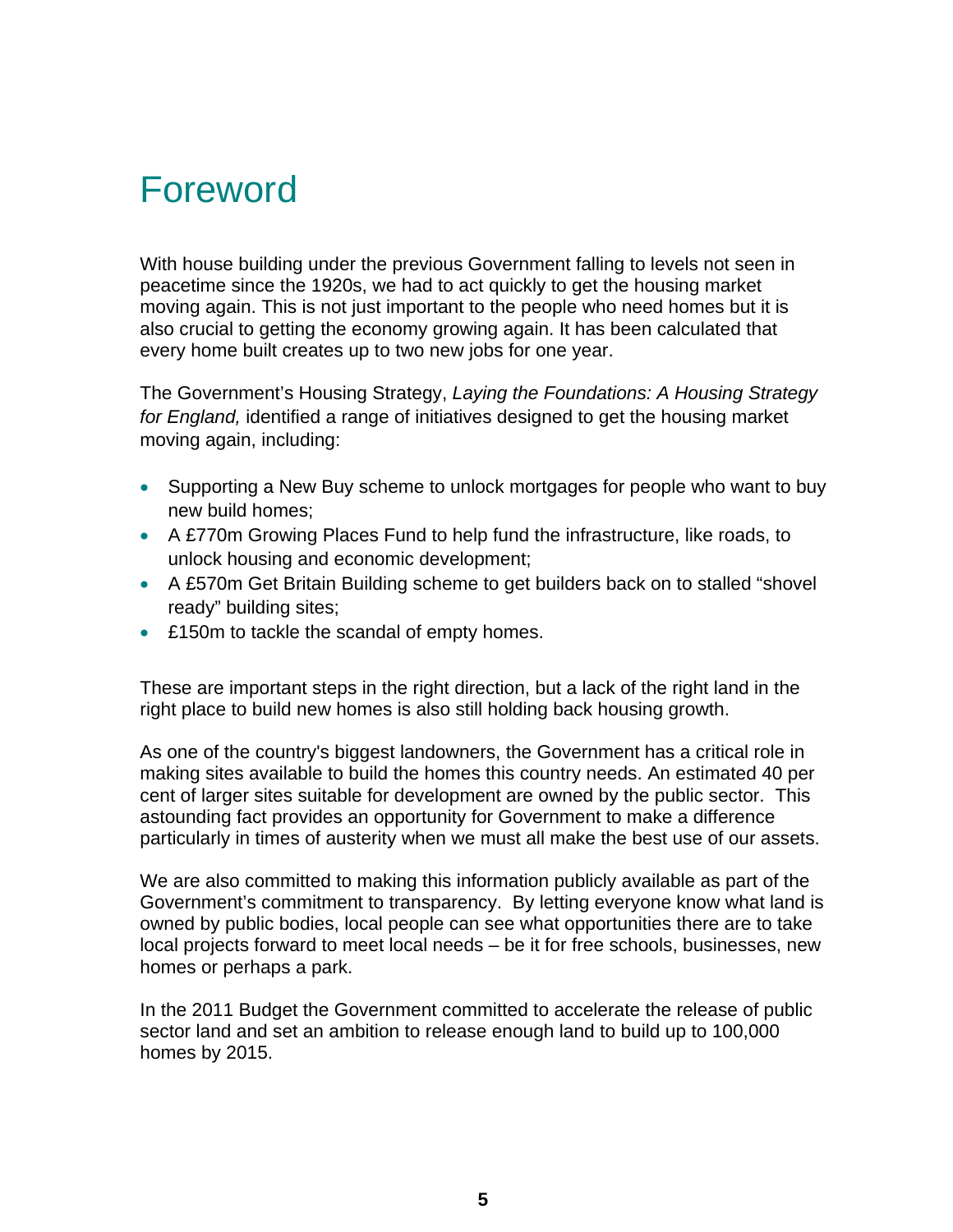I'm really proud that we're well on the way to meeting this ambition and have now identified enough Government owned land to build 102,430 homes.

Now that the Government has acted urgently to unlock this land, we look to the private sector to work with communities to build the homes people want and create the jobs they need.

The Rt Grant Shapps MP Minister for Housing and Local Government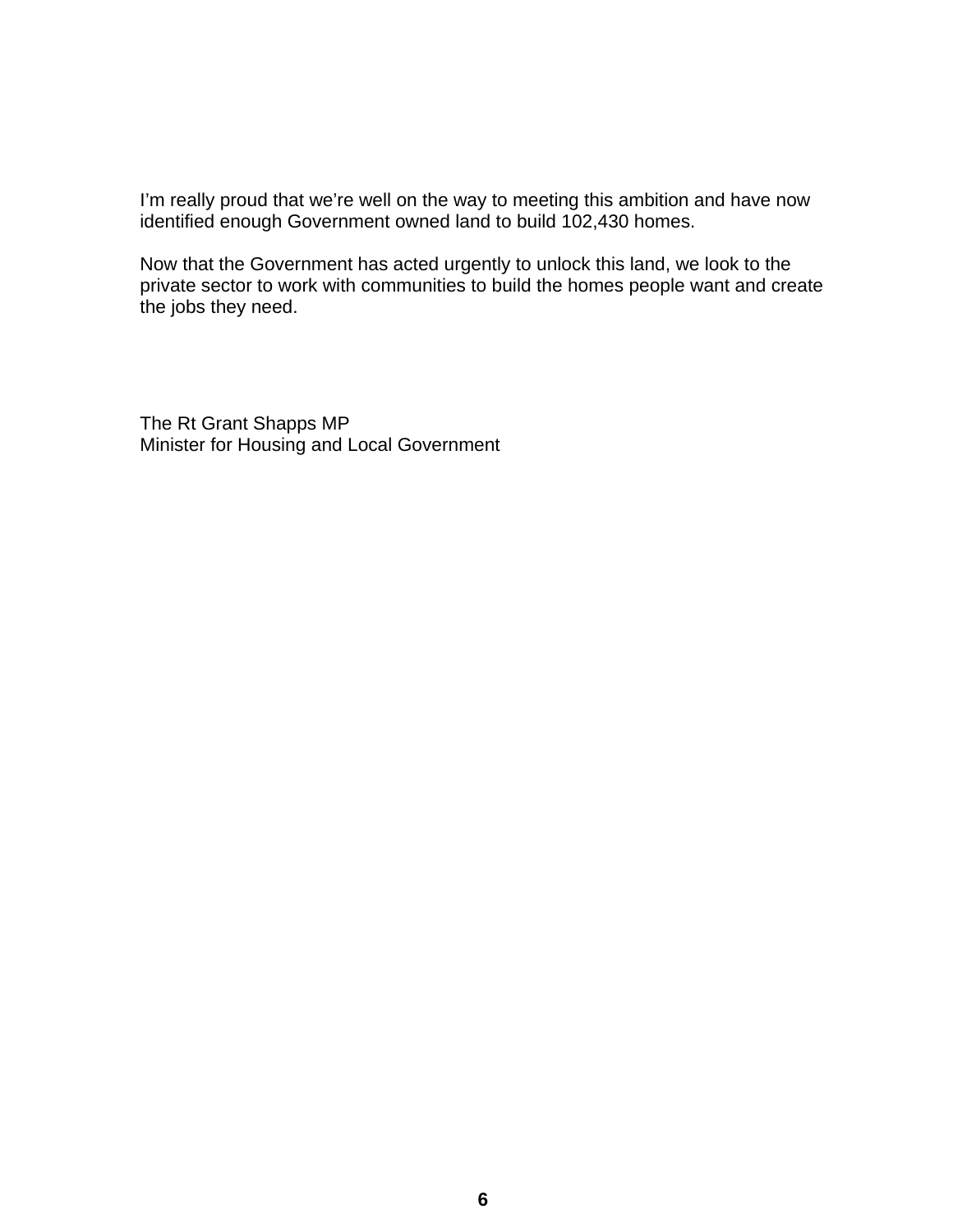# Introduction

There have been previous initiatives to accelerate the release of surplus public land, but they have not fully delivered the desired outcome. For the first time, the Government has taken a more coordinated approach to the release of surplus land across its landholdings. The Prime Minister has led the drive across Government and asked all major landholding Departments to publish land release strategies. They are being held to account for delivering by Cabinet Committee.

The Homes and Communities Agency (HCA) has worked intensively with property teams to identify potential land with housing capacity that can be released over the Spending Review period. But identification is only the start. To ensure that this surplus land is released we are working with departments to look at where additional help might be needed, particularly to unlock larger, more complex sites, and have already put a range of support measures in place that departments can draw on. This report shows what has happened over the last year, and how this time the approach has been different.

**March 2011** – Announcement in *Plan for Growth*.

**June 2011 -** Government commitment to release land with capacity for up to 100,000 homes over the Spending Review, and HCA published land release strategy (will deliver 11,000 starts on site).

**October 2011 -** Four major landholding departments published land release strategies (capacity to support over 50,000 homes), and set out a commitment to use Build Now, Pay Later on as much land as possible.

**November 2011 -** Publication of *Laying the foundations – a housing strategy for England*, to tackle the housing shortage and boost the economy. Land with capacity for over 80,000 homes identified for release. Expert Advisory Group to be established to provide practical advice to Departments.

**December 2011 -** Summary note on the Government's use of Build Now, Pay Later, to help tackle cashflow problems of builders, published on the DCLG website. Of particular interest to those wishing to develop on public land.

**March 2012 -** Land identified with capacity for around 102,430 homes.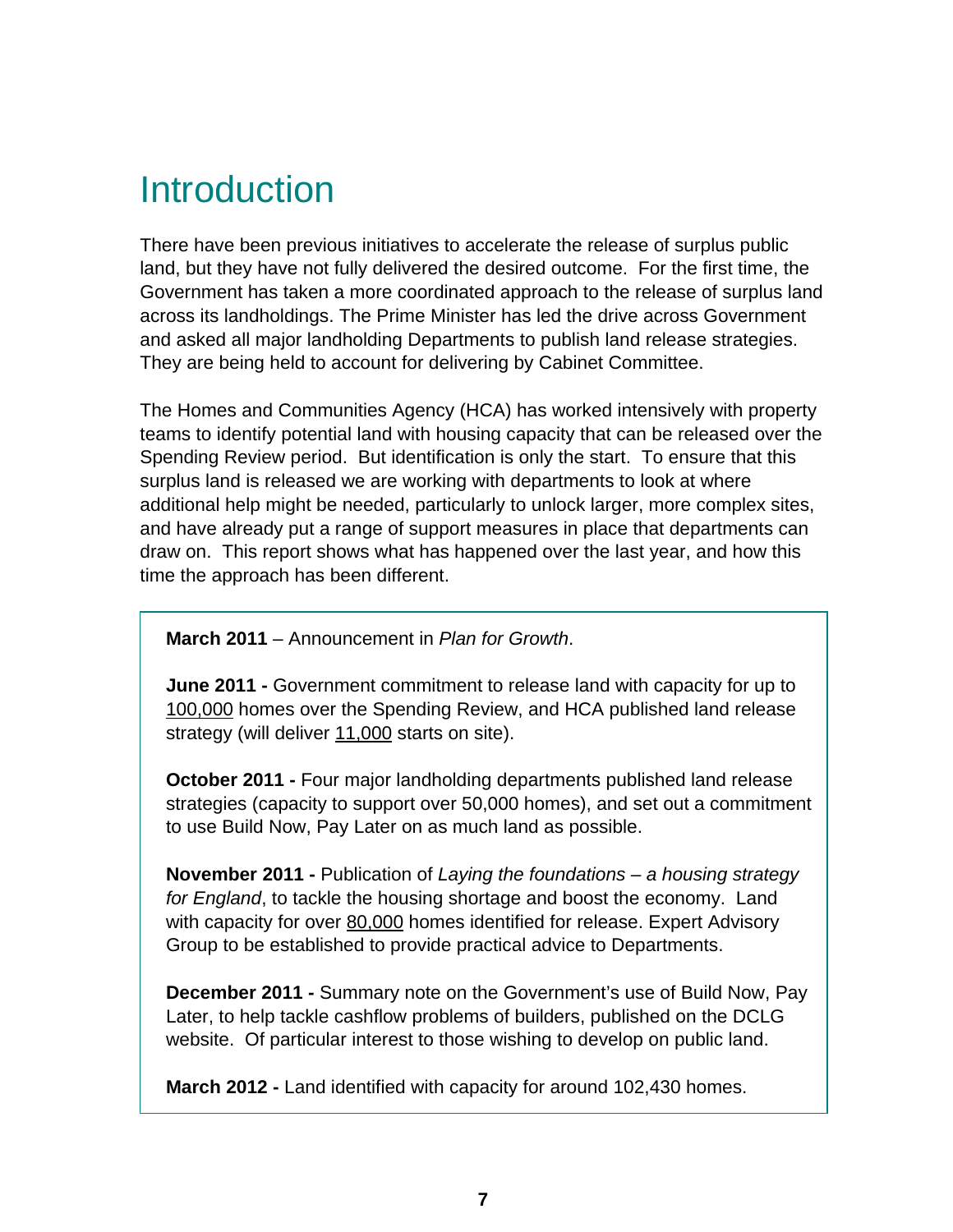The Prime Minister set a challenge across Government to increase the pace of the disposal of surplus land and show greater urgency, and Chapter 1 demonstrates how Departments are responding.

DCLG and HCA are putting in place a range of supportive measures to accelerate the release of surplus land, ensuring it is sold quickly and on terms which unlock homes and jobs. We also know that developers and communities can find it difficult to obtain details about Government land that is being released, so to help tackle this and provide greater transparency land release strategies have been published. Departments are being held to account by Cabinet Committee to deliver these. Comprehensive data about almost all Government land and property holdings has also been published and is now available on-line at www.data.gov.uk. Chapter 2 sets out the measures that will help developers and community groups to identify development opportunities and bring underused and derelict land back into use.

Chapter 3 details how we will monitor progress whilst the final chapter will be of interest to all those seeking land for housing development over the next year, in particular those working in the property development sector and community groups leading local housing projects.

- Chapter 1: Housing capacity of land to be released
- Chapter 2: Measure for supporting and unlocking land release
- Chapter 3: Mechanisms to monitor our progress and getting sites sold
- Chapter 4: Focus of the Programme in 2012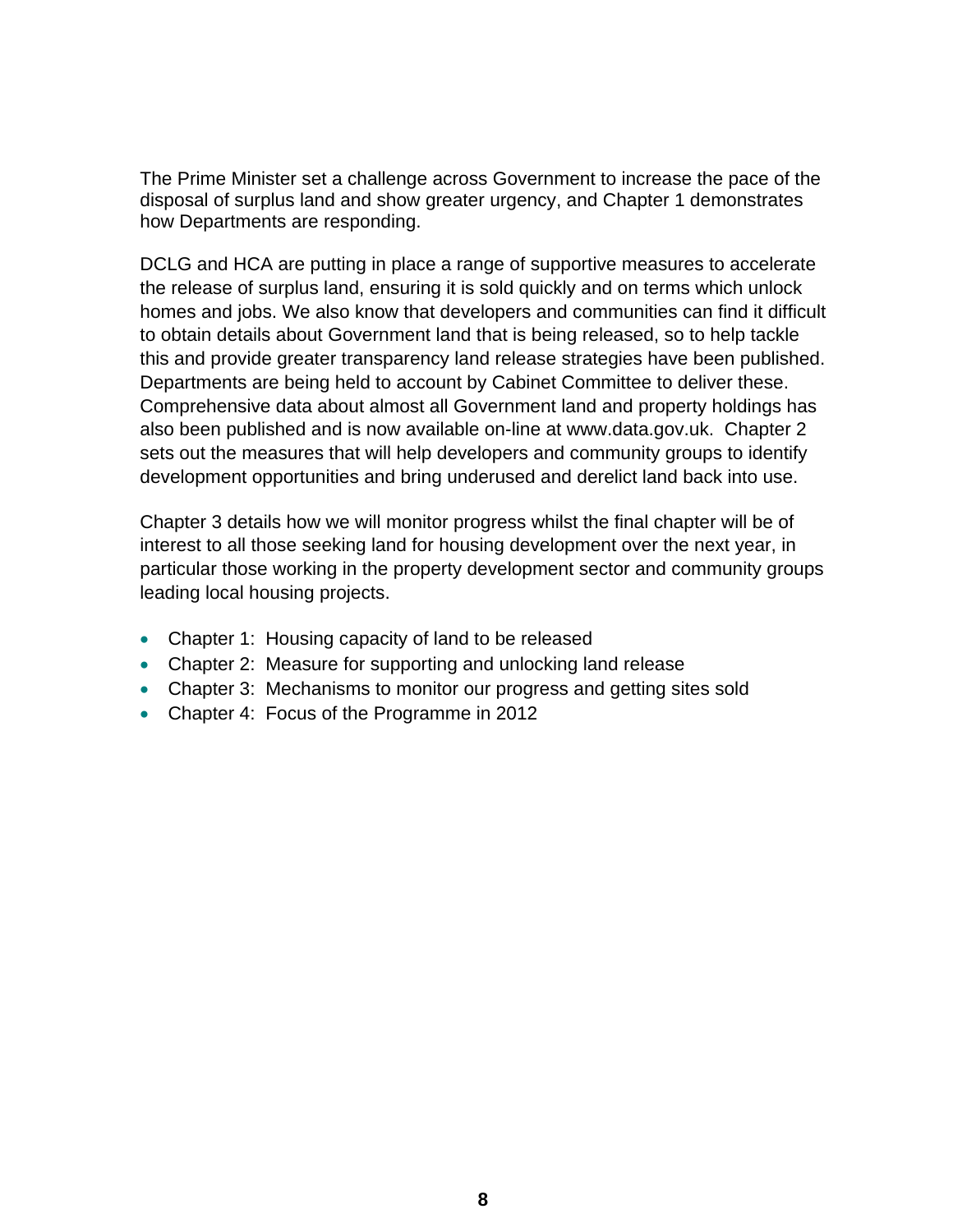## **CHAPTER 1** Freeing up formerly used land

We have already seen how public land can contribute to developing thriving communities and bring much needed housing for communities.

#### Boxgrove Gardens, Guildford

As part of the release of this 4.92ha site, bordering the North Downs, the Department for Environment, Food and Rural Affairs (Defra) obtained the planning consent, so providing development certainty, and also set the level of affordable housing and sustainability. The site went on to be developed by Linden Homes for residential use, providing a new residential development of 200 homes in character with the local area, and protecting the local environment. These are of mixed size and tenure, integrating new and old development with the surrounding area, and including the restoration of the historic Uplands House, removing the 1950s extensions and restoring the property for residential use.

Over the last year we have made rapid progress, identifying capacity for 102,430 homes on formerly used public land, with sites being released to the market over the Spending Review period. Release dates will vary, in part due to the type of site and what preparation works are needed to make it ready for sale.

### An overview of the numbers

The Homes and Communities Agency (HCA) and the four major landholding departments – Defence, Transport, Health and Environment, Food and Rural Affairs - led the way by publishing disposal strategies for the first time, and providing greater transparency about their land and when they expected it to be put on the market. And from the start we agreed that the Programme would also take account of housing completions on land that had previously been sold by departments and agencies, enabling the full potential of departmental land sales to be captured and monitored. At that point we had identified land to meet 80% of the Prime Minister's ambition to release land with capacity for up to 100,000 homes.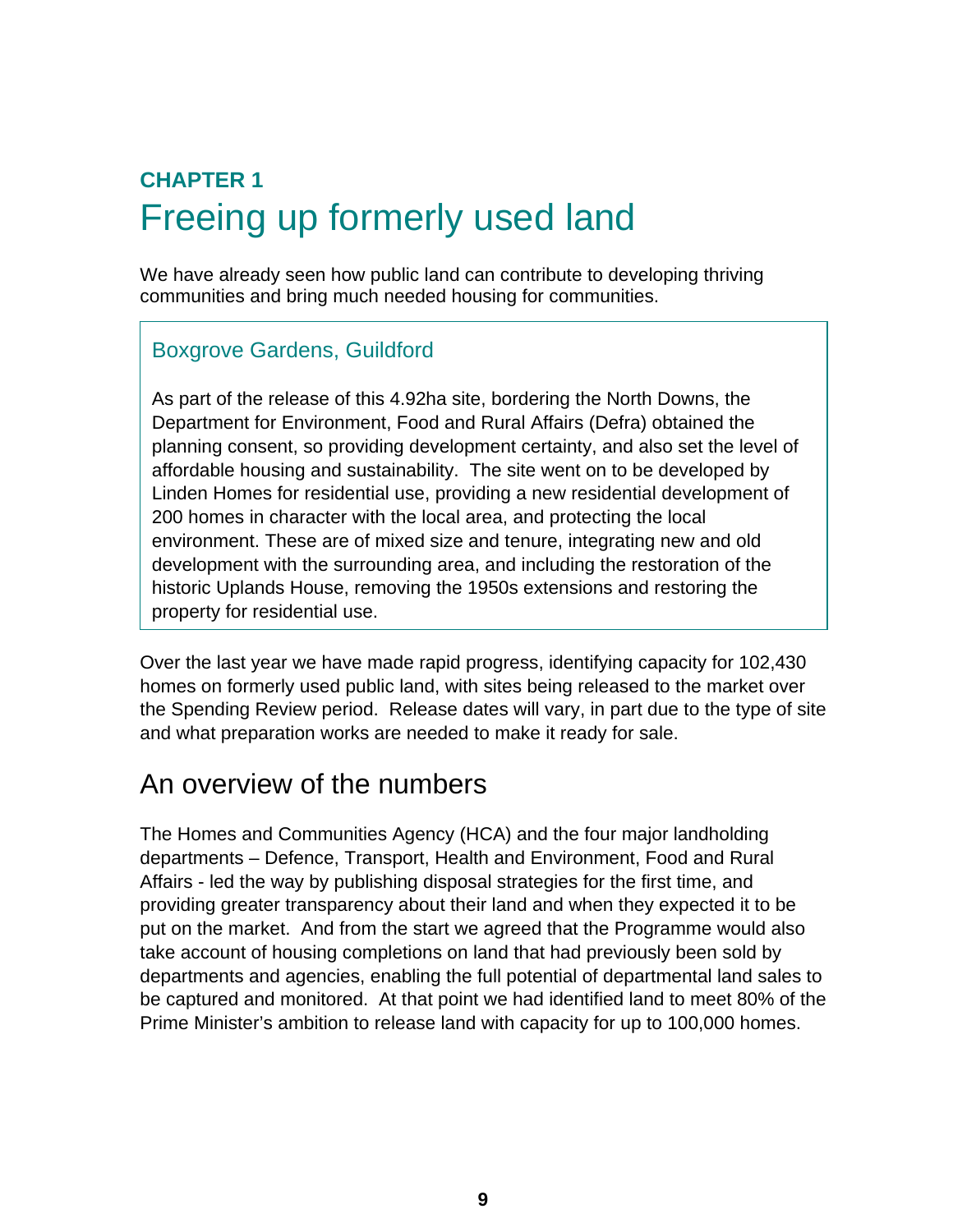This was just the start and we recognised that there was still more land to be identified, over and above that already pledged by the major landholders. Whilst continuing our work with major landholders to keep their strategies under review, and identify opportunities to go further, we began work with smaller landholding departments and organisations.

| <b>Landowner</b>                                             | Housing capacity <sup>1</sup> |
|--------------------------------------------------------------|-------------------------------|
| Department for Transport <sup>2</sup>                        | 6,320                         |
| <b>Ministry of Defence</b>                                   | 37,630                        |
| Department for Environment, Food and Rural Affairs           | 11,750                        |
| Department of Health <sup>3</sup>                            | 16,150                        |
| Ministry of Justice                                          | 1,620                         |
| Olympics (ODA/ OPLC)                                         | 6,220                         |
| Department for Communities and Local Government <sup>4</sup> | 2,030                         |
| Homes and Communities Agency <sup>5</sup>                    | 16,230                        |
| Others <sup>6</sup>                                          | 1,140                         |
| Non Government public landholders <sup>7</sup>               | 3,320                         |
| <b>Total</b>                                                 | 102,430                       |

#### **Notes:**

 $1$  Housing capacity is based on potential number of housing units, rounded to the nearest 10 and including housing completions on sites previously sold.

<sup>2</sup> Includes Highways Agency, British Railways Board - BRB(Residuary) Ltd & London &

Continental Railways Ltd.<br><sup>3</sup> Includes NHS Trusts.

<sup>4</sup> London Thames Gateway Development Corporation and Thurrock Thames Gateway Development Corporation.

<sup>5</sup> Includes land to be transferred to the Greater London Authority on 1 April 2012.

 $6$  Includes smaller land holding departments - Land Registry, Department of Energy & Climate Change, Home Office.

 $7$  Includes BBC, Royal Mail and The Crown Estate.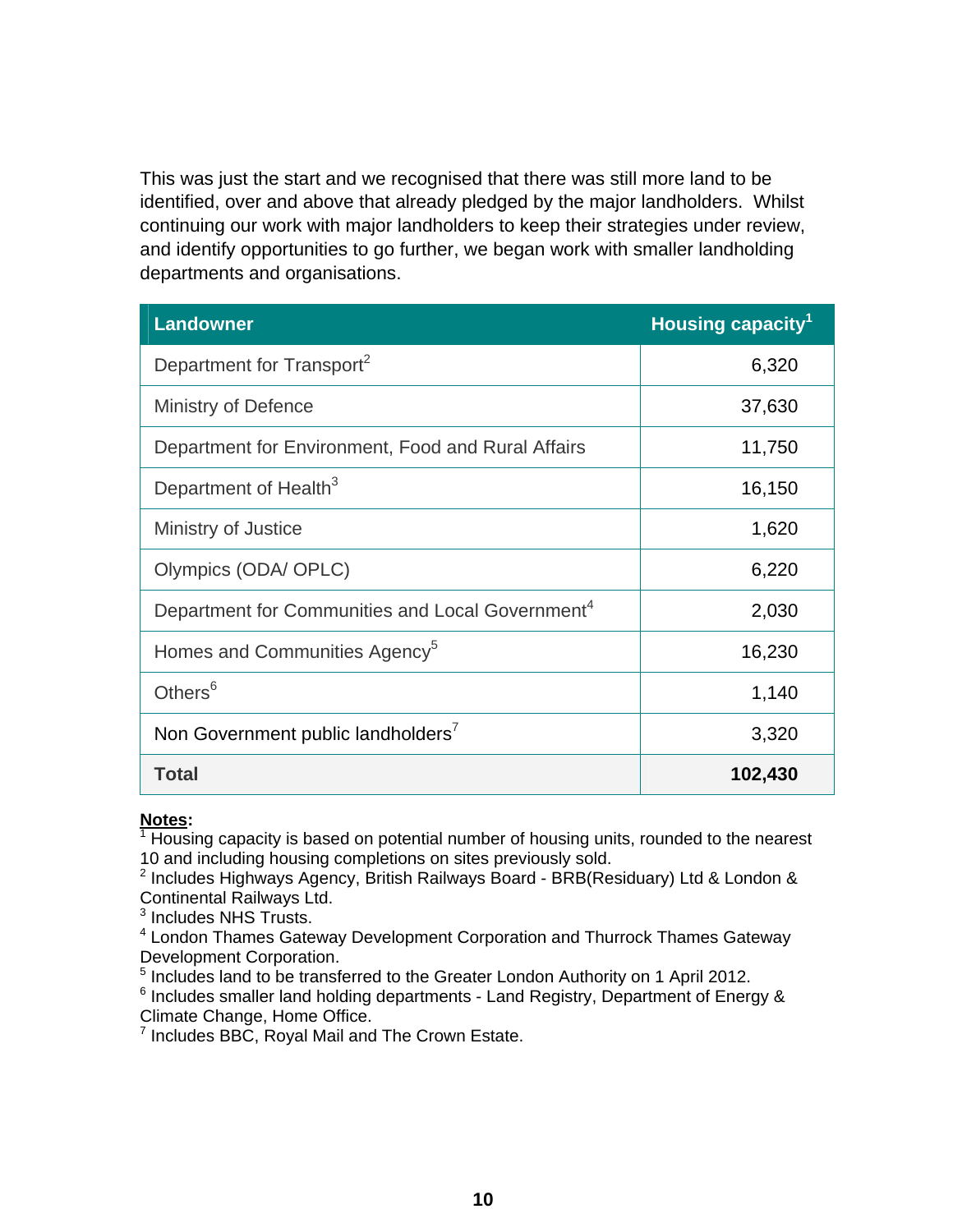#### <span id="page-10-0"></span>**Homes and Communities Agency**

Over the last year the HCA have continued to review and develop their land portfolio. To reflect this they have updated their Plan and this was published on their website on 4 April 20[1](#page-10-0)2<sup>1</sup>. It identifies land with the capacity to support 16,230 housing units. Also it takes account of the further reviews of the HCA's original landholdings, and the first stages of the review and assessment of the Regional Development Agency (RDA) assets that were transferred to them in July 2011 (coalfield portfolio) and September 2011 (other economic assets). HCA is developing business plans for the economic assets with local stewardship partnerships. The outcome of this business planning process will be reflected in the next iteration of the Agency's Plan in October 2012. The HCA's total includes land in London transferred to the General London Assembly on 1 April 2012 as part of the Assembly's new responsibilities following the passage of the Localism Act 2011.

#### Park Prewett, Basingstoke

Proposals to develop the final phase of new homes on the former Park Prewett Hospital site near Basingstoke are progressing well, with partners working on a blueprint which will shape the future of the project. Site owner the HCA signed an agreement with David Wilson Homes in January 2012. The HCA and David Wilson Homes will work closely with the local community and the local authority to develop a masterplan for the site which will deliver approximately 585 homes designed to high standards. The agreement will see David Wilson Homes deliver the first phase of 300 homes, which will include up to 40% affordable housing. This project is an early pilot for the Build Now, Pay Later initiative.

#### **Department of Health**

Following publication of the Department of Health's land disposal strategy they have undertaken a further data collection exercise on landholdings across the NHS

 $\overline{a}$ <sup>1</sup> http://www.homesandcommunities.co.uk/sites/default/files/ourwork/land\_development\_and\_disposal\_plan\_040412.pdf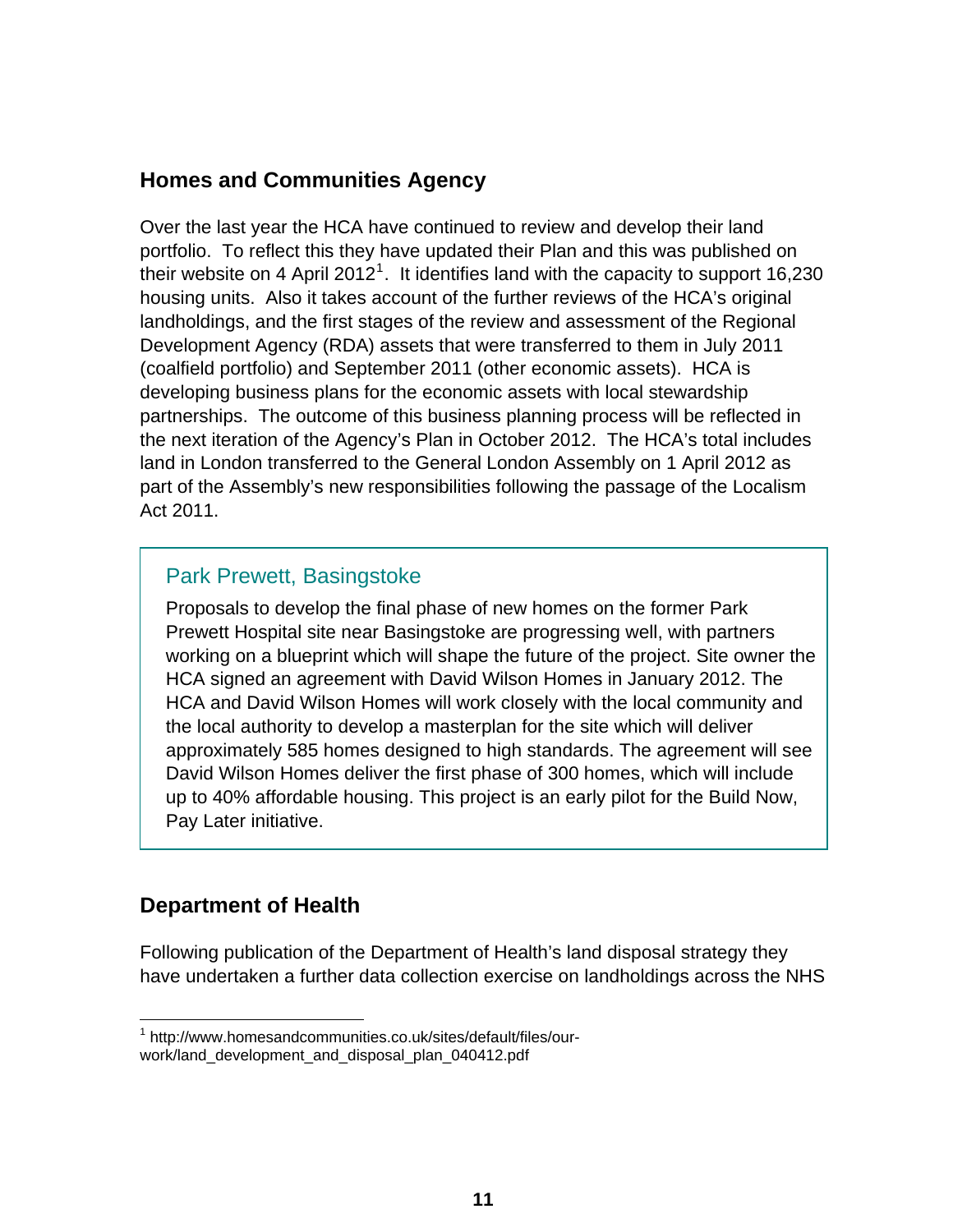estate. Results from this and future homes on some previously sold sites show that land being released has the potential capacity to support 16,150 units.

#### Princess Marina, Northampton

This eighteen hectare site on the outskirts of Northampton was sold following a formal tender to Persimmon Homes in November 2011 by Northamptonshire Healthcare NHS Foundation Trust. The site has outline planning consent for 550 houses and a maximum of 4,000 sq m of employment use. The sale included a requirement for 12 two-bed flats, to be occupied by junior doctors, to be constructed for the disposing NHS trust.

#### **Department for Transport**

Department for Transport have further reviewed the landholdings of their agencies British Railways Board - BRB (Residuary) Ltd, London Continental Railways and the Highways Agency. They have identified land for release with the capacity to support 6,320 homes.

#### **Ministry of Defence**

The Ministry of Defence (MoD) have continued to review their land holdings, in light of reviews, such as the Strategic Defence and Security Review, Future Force 2020 and the Defence Basing Review that are underway as part of the wider defence reform. Despite these challenges some sites are already being sold or released to the market. We are also working with the MoD's estates team to look at arrangements for handling and release of their larger sites which face potential challenges in terms of release. From current assessments the MoD has identified land with the capacity to support 37,630 homes, subject to the outcome of the above reviews.

#### RAF Daws Hill, High Wycombe

Before its disposal this brownfield site was used by visiting US forces, and then for storage.

The site was sold in August 2011 to Taylor Wimpey UK Limited for in excess of £30m on deferred payment terms. It has potential for residential led mixeduse development, and the capacity to support around 550 housing units.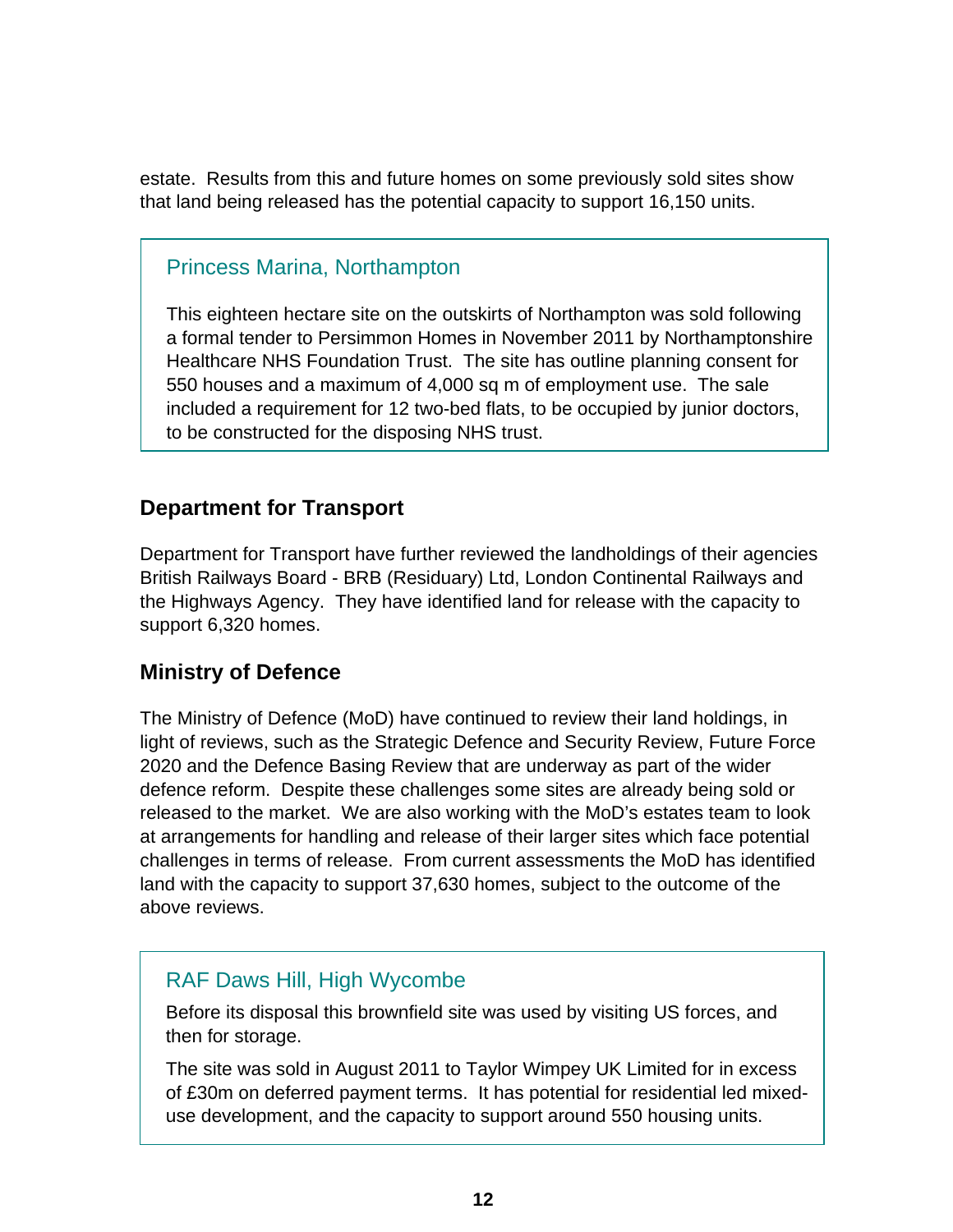#### **Department for Environment, Food and Rural Affairs**

The Department for Environment, Food and Rural Affairs (Defra) land capacity includes British Waterways, which will be moving to charitable status in June 2012, subject to royal assent and will become known as the Canal and River Trust. British Waterways land designated as surplus at this time with the potential to deliver housing has been included in the Defra land capacity. A significant part of the Defra land capacity of 11,750 housing units is the release of New Covent Garden Market, which has the potential to support over 2,000 housing units and regenerate this local area.

#### New Covent Garden Market

- A 57 acre site, in Vauxhall, South London, to be redeveloped at no cost to tax payers to provide a new modern market, 2,300 apartments, a hotel, shops, a major grocery store and community facilities including a food industry training suite. The market hosts 200 businesses with more than 2,500 people employed on the site, and is the largest single employment site in Wandsworth.
- New Covent Garden Market is part of the Nine Elms Opportunity area which includes Battersea Power Station and the future home of the American Embassy. To provide additional transport links for the area, which when completed will include 16,000 homes including affordable housing, the developers are funding London Underground's Northern Line Extension.
- Covent Garden Market's redevelopment project includes the start of the new Green Linear Park which will link the Nine Elms Opportunity area and provide additional outdoor and community space for Londoners and visitors.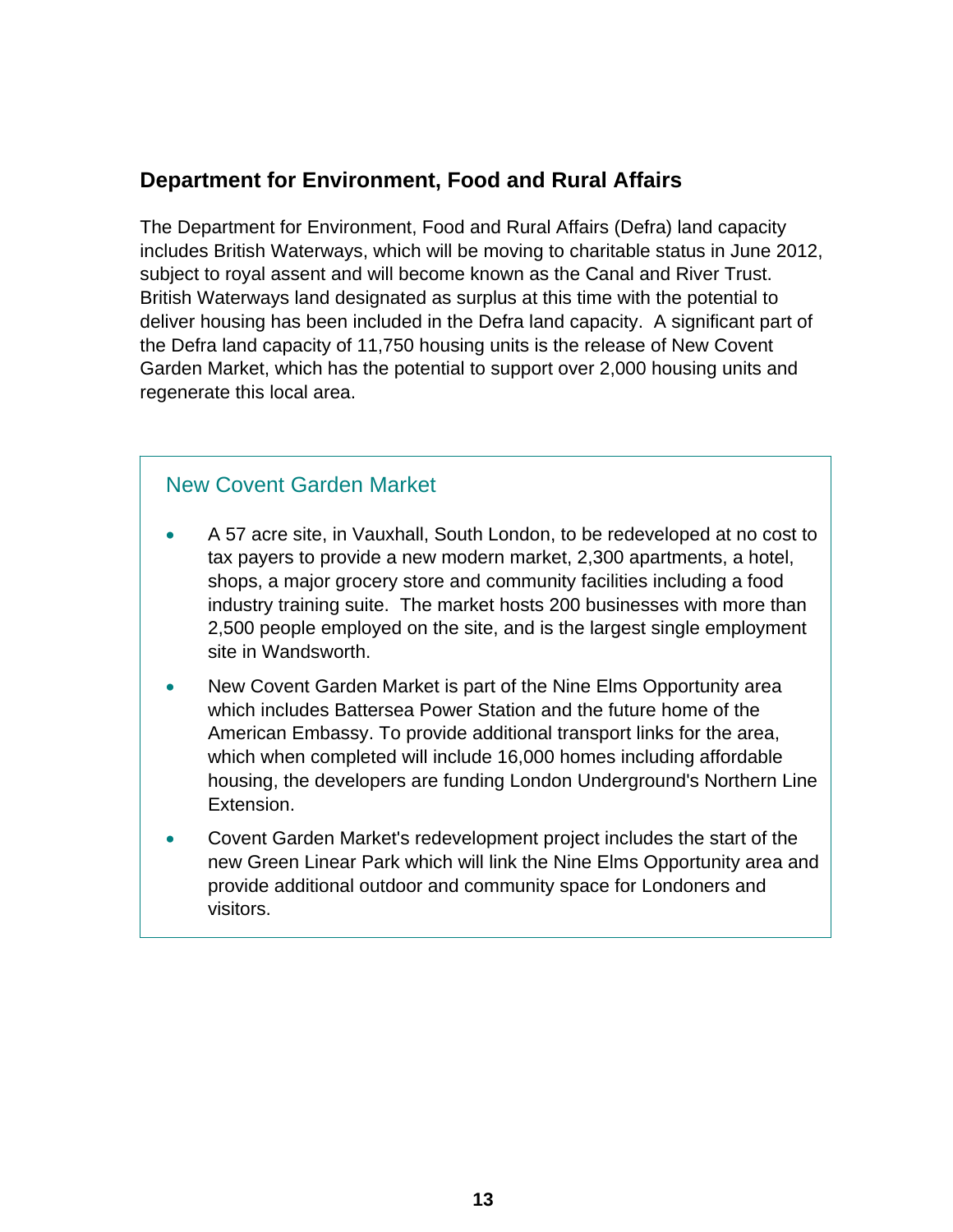## <span id="page-13-0"></span>Smaller landholders

We have also been actively engaging with smaller landholding departments, including the Home Office, the Department of Energy and Climate Change and Ministry of Justice, to identify the potential for accelerating the release of their formerly used land with housing capacity. As to be expected, the capacities are smaller, but do provide important additional land capacity that can be accelerated for release over the Spending Review period.

#### **Ministry of Justice**

 $\overline{a}$ 

The Ministry of Justice (MoJ) is currently undertaking work to identify its surplus land and the potential development opportunities, which in some cases might be for mixed use development as this would offer the best value for the land sale. The HCA have been working with MoJ to help assess the potential and options for disposals. The current work has indicated that the MoJ land has the potential to support 1,620 units.

#### **Department for Communities and Local Government**

The Department for Communities and Local Government (DCLG) was the sponsor of several development corporations<sup>[2](#page-13-0)</sup>, which were involved in local development and regeneration, and held land with potential housing capacity. An initial assessment, before these development corporations responsibilities were transferred to local bodies, indicated that they held land which could have the capacity for 8,250 housing units.

#### **Non Government public landholders**

The BBC, Royal Mail and The Crown Estate have agreed to work with Government and consider the opportunity that their development activity and surplus land might have to support economic growth and housing.

 $^2$  Thurrock Thames Gateway Development Corporation, London Thames Gateway Development Corporation, West Northampton Development Corporation, Olympic Delivery Authority and Olympic Park Development Corporation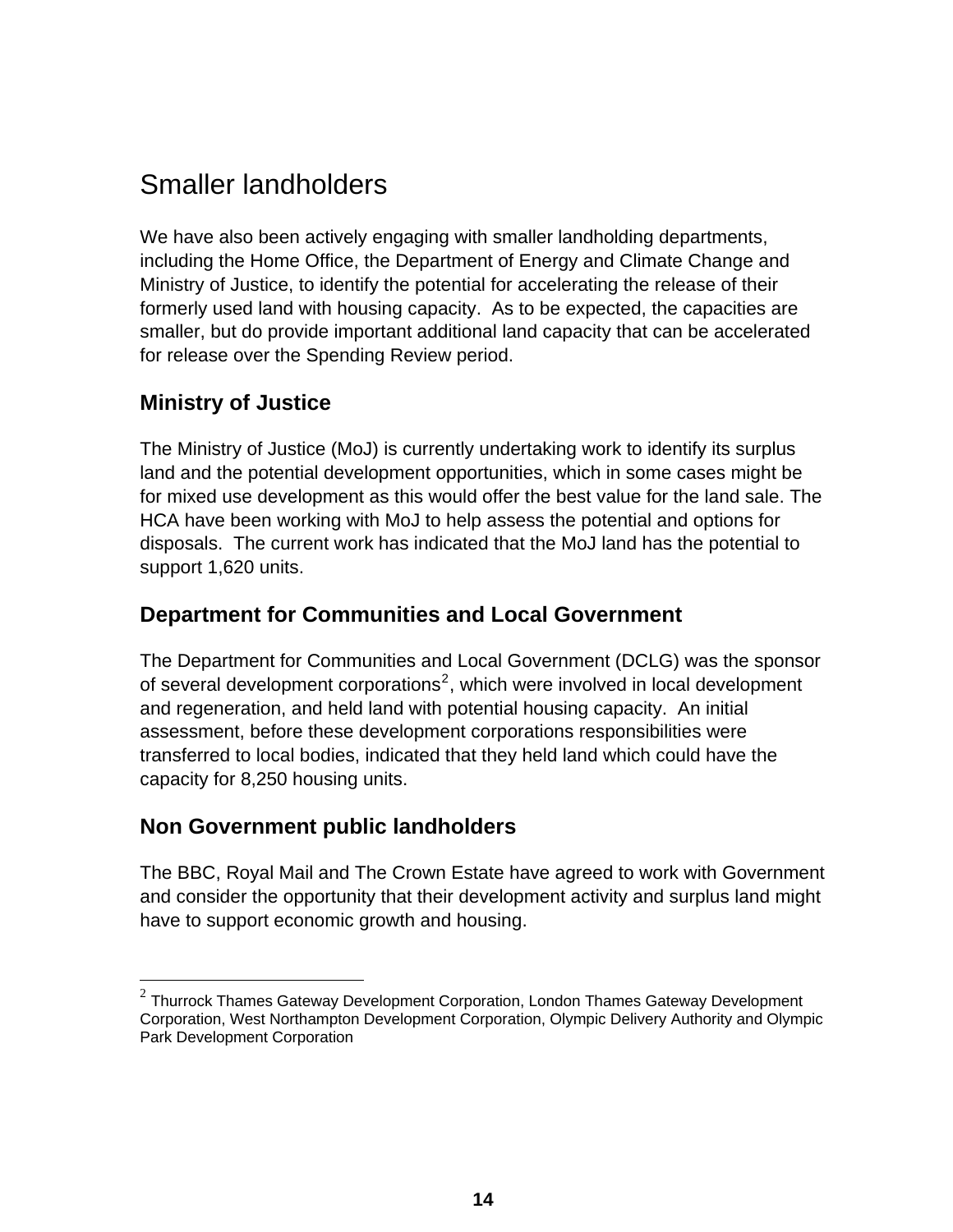These three organisations have experienced property teams and are actively engaged in development activities. They have undertaken their own work to identify and dispose of sites that are no longer required for their operations, and that could be used for housing, as part of their plans to improve efficiency and act commercially to achieve best value for their organisations. Alongside this they have seen how this can contribute to the Government's work to free up land for development and support economic growth. As a result of this, these bodies have identified land that could have the capacity to deliver 3,320 housing units over the Spending Review period.

**BBC** - as part of the BBC's ongoing relocation of activities the White City site is a significant redevelopment opportunity.

**Royal Mail** - as part of the rationalisation of Royal Mail property, land suitable for housing has already been disposed of, but of their remaining property they have identified capacity that could support housing. This is demonstrated in the case study below.

**Crown Estate** – unlike others in this report, as a specialist property business investing for a commercial return the Crown Estate's activity may incidentally include sales of assets for residential development, where commercial value can be secured.

As part of ongoing rationalisation and efficiencies, these organisations have already been active in releasing land no longer required for their operations and have now identified further sites that could be capable of delivering new homes.

#### Former Royal Mail Sorting Office, Reading

A former sorting office in central Reading, no longer required for operations is releasing land for development to complement Reading Borough Council's plans to regenerate land between the station and River Thames. Royal Mail has obtained an outline planning permission for a mixed use development scheme offering an opportunity to reinvigorate this area and to bring additional residential and commercial uses back into the town centre, together with a new public square adjacent to a new northern entrance to the railway station.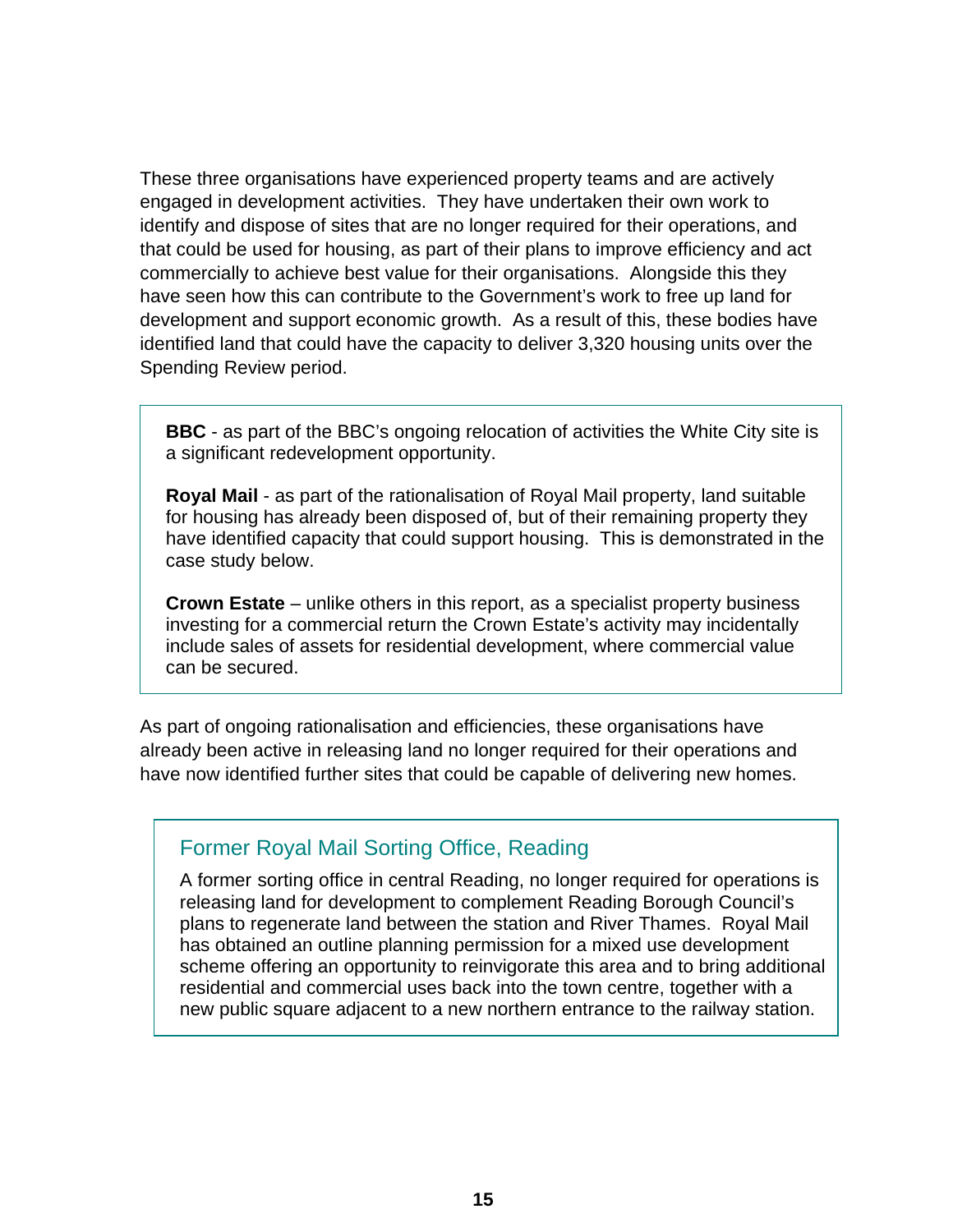## Ongoing identification of land potential

Although we have identified land with capacity to meet the 100,000 housing units ambition, and sites are being put on the market and sold, we are clear that there is a need to continue to identify additional capacity. This will help us to ensure that we can deliver this land to provide much needed housing, as it will be inevitable, given the nature of the property market and the current economic climate, that the release of some sites will be delayed. To manage this, alongside the support measures to help get land released, we will also continue to work with departments and organisations to identify additional sites and maximise the potential of surplus public land. These measures will help to ensure departments are achieving value for money for the tax payer.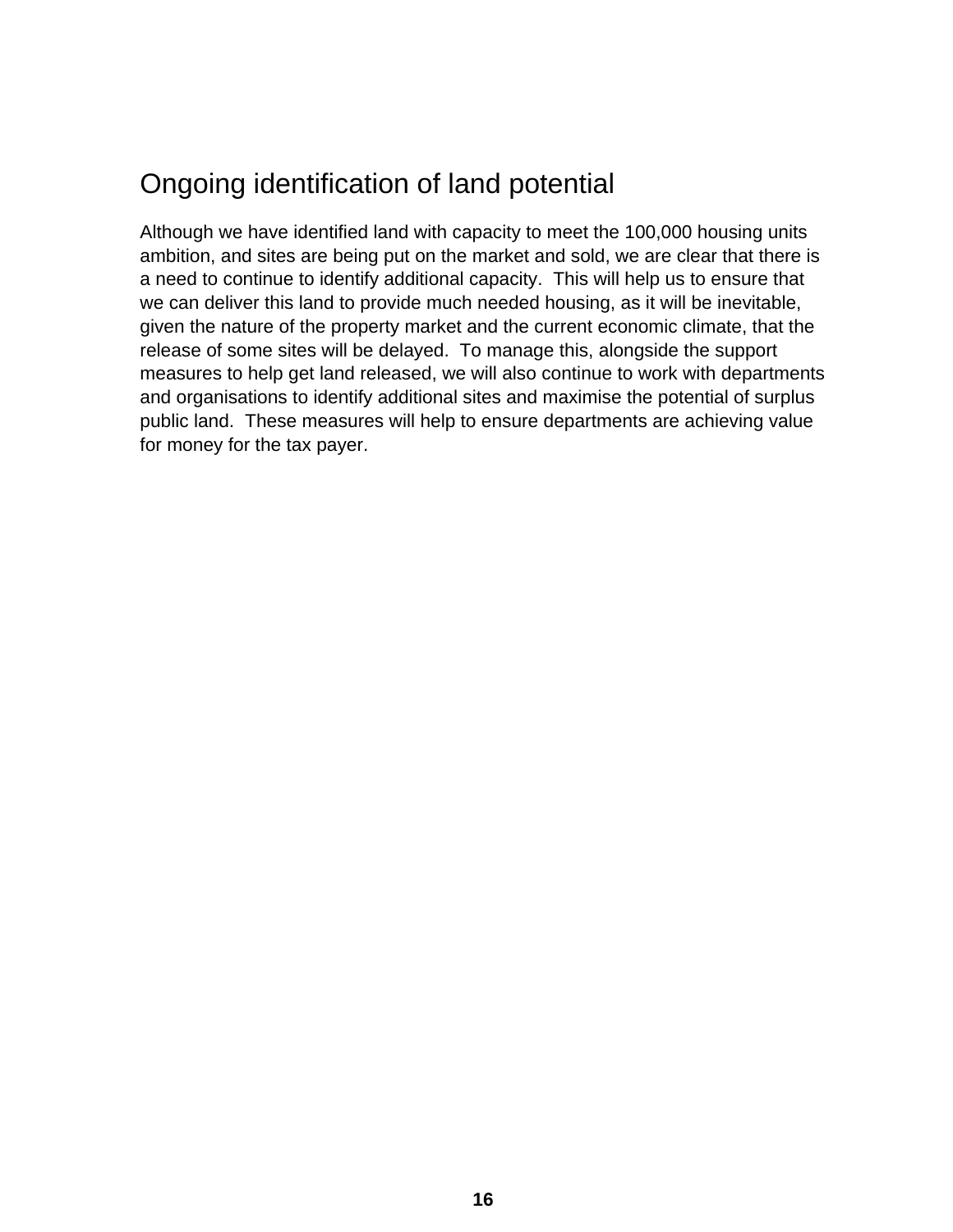## **CHAPTER 2** Unlocking the barriers to public land release

## Build Now, Pay Later

One of the key barriers to new supply is the lack of viable permissioned land coming forward for development. The Government has significant surplus landholdings that we must get working harder for us.

In the current economic and financial climate some developers remain unwilling to commit limited capital resources to full upfront payments of land value. These factors are reflected in the private sector's limited capacity to respond to the recent marketing of some major public land opportunities, even in stronger markets, and the level of bids received.

This is where using Build Now, Pay Later can assist in getting land sold whilst also maximising value for money for the tax payer. Build Now, Pay Later is a deferred receipts model where developers don't have to pay for land when they purchase it, meaning they can use their limited capital on other upfront costs, such as infrastructure, and get building started. Departments can also benefit by getting land sold in a difficult climate, and by sharing in any potential uplift in the land value. The Prime Minister has made a commitment to maximise the use of Build Now, Pay Later where it is affordable, value for money and there is market demand.

Build Now, Pay Later payment models can be structured in a number of ways – with land paid for in phases as development progresses or as properties are sold. Further details on Build Now, Pay Later are summarised in a guide published on the Department for Communities and Local Government website:

<http://www.communities.gov.uk/publications/housing/buildnowpaylater>

The Homes and Communities Agency (HCA) is sharing its bids assessment tool with other departments to support comparison of value for money and financial evaluation of Build Now, Pay Later scenarios.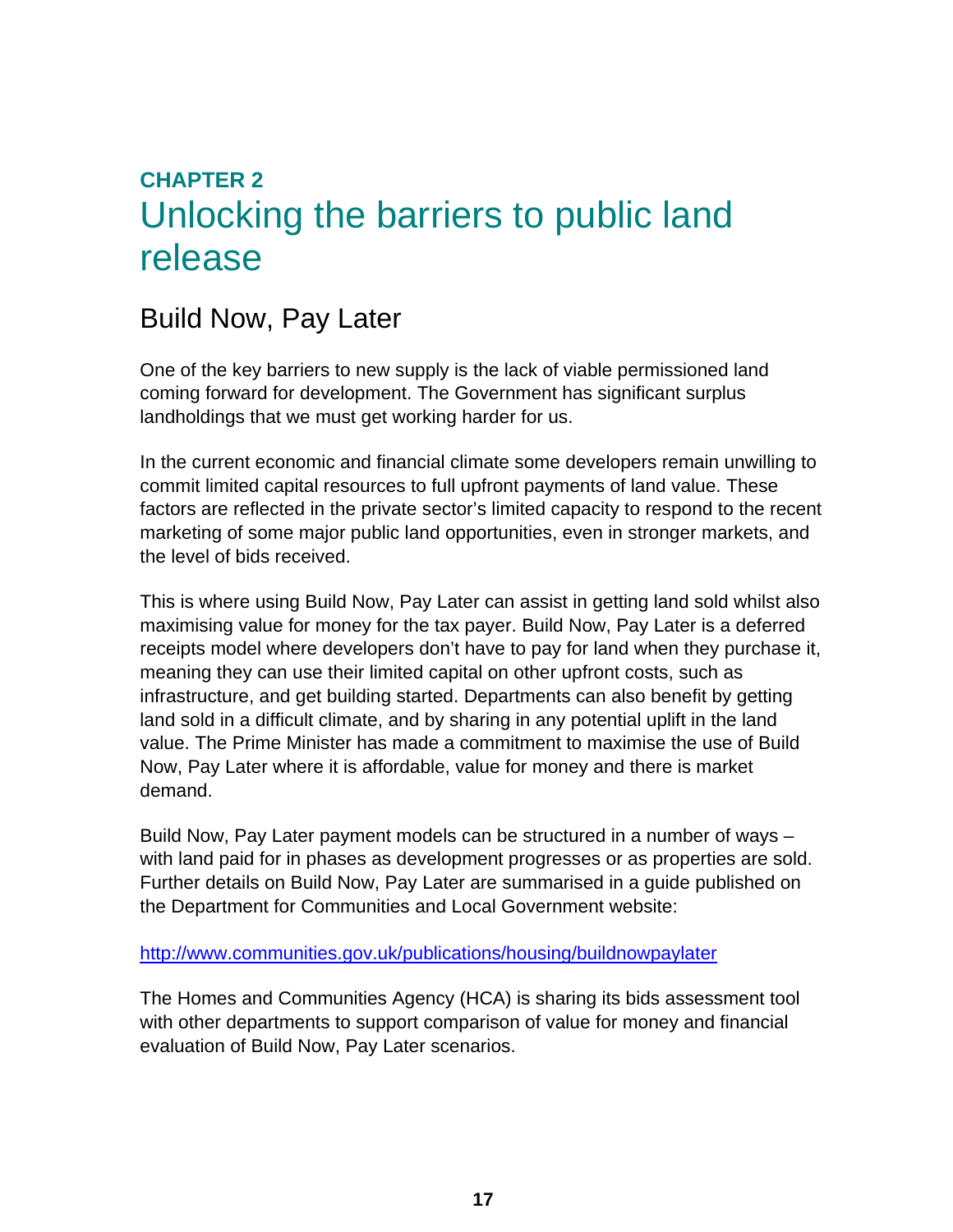We also recognise that planning and site mitigation issues can be a barrier to timely disposal. To tackle this, we have put a number of practical support mechanisms in place to support the disposal of sites. These tools will be kept under review.

In this report there are some examples of deferred payment and Build Now, Pay Later terms being used to help get sites released for sale. MoD sold their RAF Daws Hill site (page 12) on deferred payment terms and Park Prewett in Basingstoke (page 11) is an early pilot for using Build Now, Pay Later.

## Expert Advisory Group

In *Laying the Foundations: A housing strategy for England*, the Government announced the formation of an Expert Advisory Group, chaired by Tony Pidgley, Chairman of Berkeley Group. Tony is joined by David Pretty, former Group Chief Executive of Barratt Developments PLC; Bob Lane, Chair of the London Thames Gateway Urban Development Corporation and Board Member of the Homes and Communities Agency; and Keith Exford, Group Chief Executive of Affinity Sutton.

The group will focus on a number of key sites which have the potential to deliver a significant amount of new homes but face a number of challenges. They will provide commercial expertise to departments beginning in April. We will look to review the work of the Group after one year, and report on emerging themes and learning from the Group's work.

### HCA tools and expertise

The HCA has considerable experience of disposing of sites. They will continue to work with departments and share their expertise on planning and property issues, as well as bringing landowners and local partners together.

The HCA has decided to re-procure its Delivery Partner Panel with the intention of having a new Panel in place from April 2013. The Panel will provide access to companies who have been procured to carry out housing development. The new Panel will be available to a range of public sector organisations, including central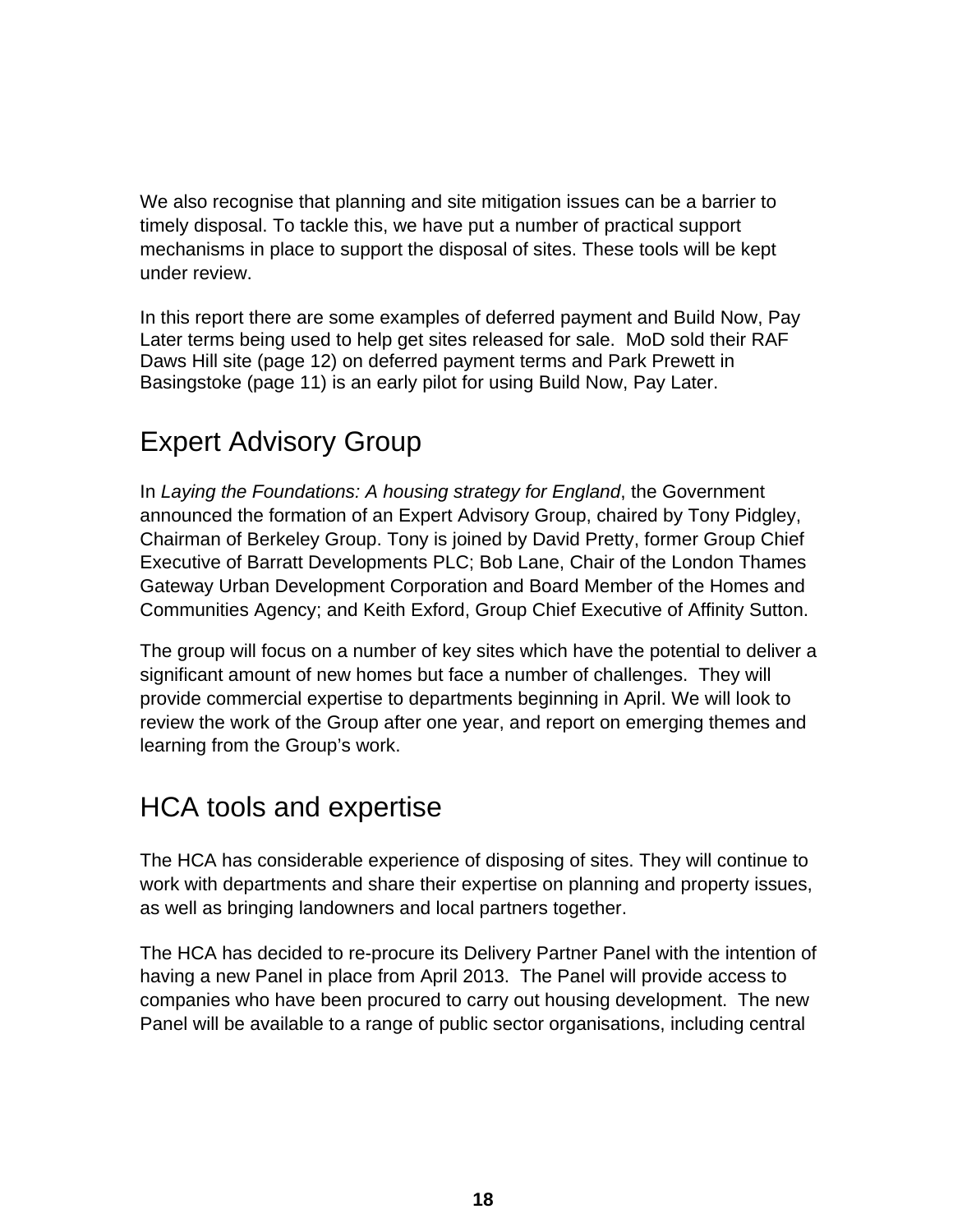government departments, their Non-Departmental Public Bodies and Agencies, NHS trusts, police authorities and local authorities.

Departments can also draw on a variety of the HCA's on-line tools and specialist services to help speed up the release of land.

## ATLAS

The Advisory Team for Large Applications, part of the HCA, provides an independent advisory service in relation to complex and large scale developments. They will also play an important role in supporting departments through the process of releasing their land to market, in particular complex planning, and land issues. ATLAS is already engaged on several large scale projects in the portfolio working with local authorities and landowners alike to increase the certainty of delivery and add to the quality of the proposals. The team is working to extend this support across the enlarged portfolio of surplus sites.

#### ATLAS support on MoD sites in Bath

The MoD is disposing of three sites in Bath for housing led development at Foxhill, Ensleigh and Warminster Road. These have the capacity to deliver around 1,200 homes.

ATLAS is working with local partners including Bath and North East Somerset Council, MoD and HCA to ensure that any redevelopment is of the highest quality, delivers economic, social and environmental benefits, and captures the aspirations of the local community.

As part of this ATLAS is providing best practice and technical advice to support the production of Concept Statements. These will be developed through community engagement and be subsequently endorsed by the Council. They will provide a clear and simple outline of the aspirations for each site, including key planning priorities & requirements, and the process by which developers should engage with local communities in the planning process following sale of the sites. The statements will provide a sound basis for discussion with developers, as well as informing the Council's Placemaking development plan document.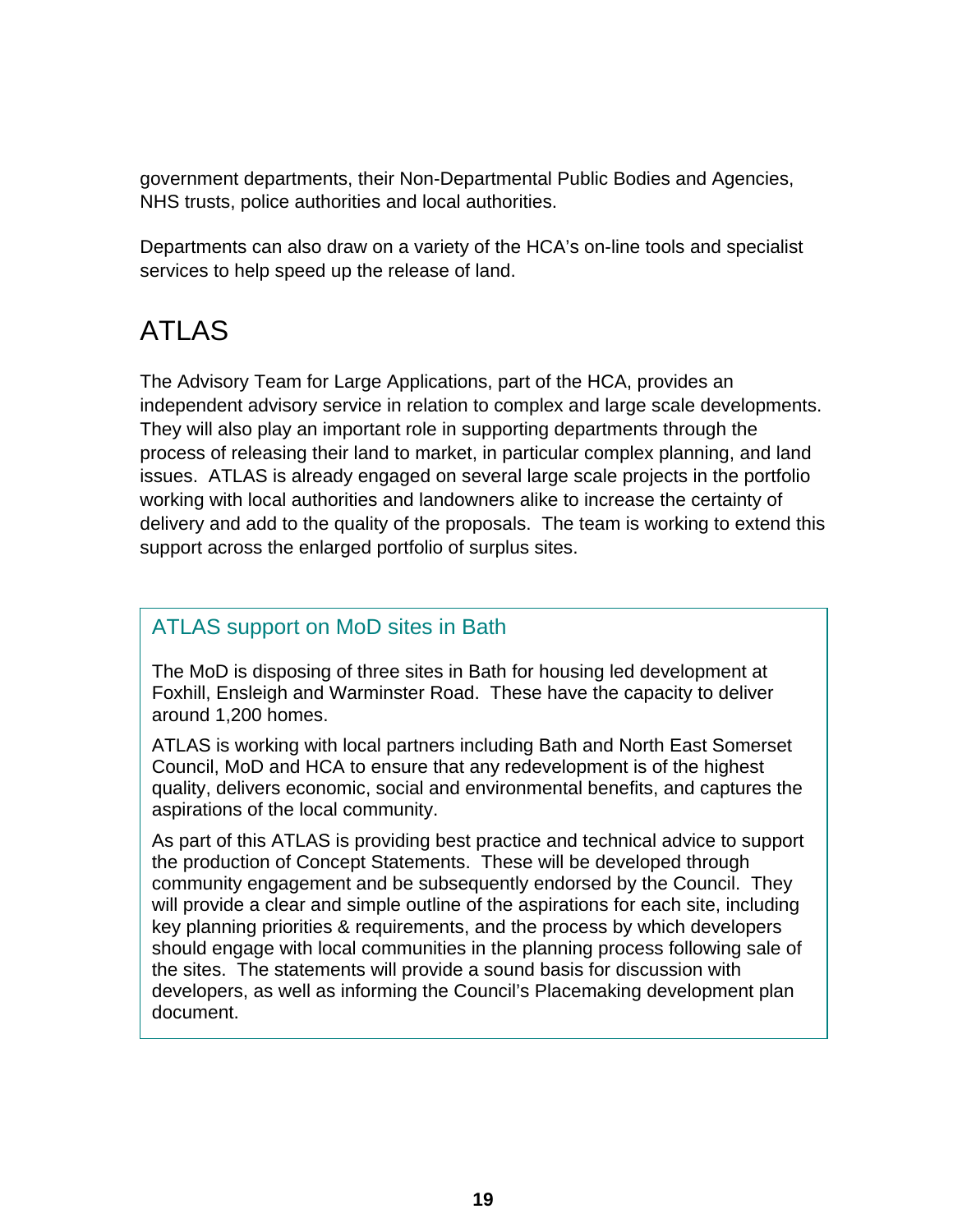## Streamlining the planning process

In March the Government published a new, simplified National Planning Policy Framework that better supports sustainable development and will help to foster the homes and jobs that the country needs. The Framework makes it clear that Local Plans are the keystone of the planning system. As part of the Local Plans, councils should positively seek opportunities to meet the development needs of their area. The Framework establishes a powerful presumption in favour of sustainable development that underpins all local plans and decisions.

In line with the statutory framework for planning, applications that accord with the Local Plan should be approved without delay, unless material considerations indicate otherwise. And, where the plan is absent, silent or out-of-date, the presumption is equally clear that applications should be approved unless the adverse impacts would significantly and demonstrably outweigh the benefits; or if specific policies in the Framework indicate that development should be restricted.

Sites being disposed of as part of this programme will benefit from the policies in the new Framework, reflected through new or updated Local Plans, and also the Government's plans to provide greater certainty for developers on the timescales they can expect for the planning stages of their development. Through the 'planning guarantee' we are making it clear that planning applications, including those which involve an appeal, should not spend longer than 12 months with decision-makers.

Planning performance agreements are also a useful tool and something that should be considered, particularly where this might achieve a faster and more effective application process. They bring a collaborative approach and more certainty to the decision making process by providing a framework to help key partners agree how development proposals should be managed through the planning process.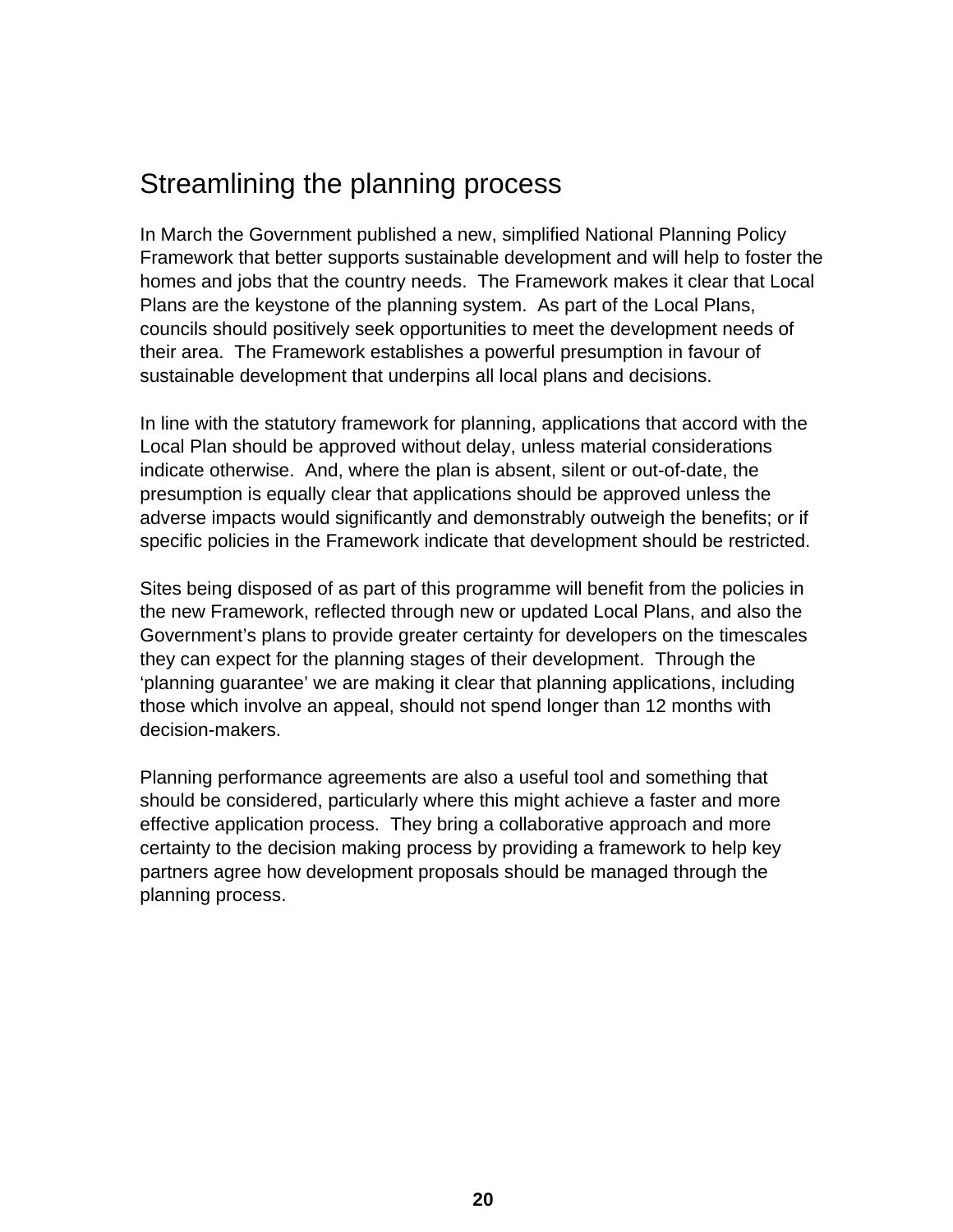## **CHAPTER 3** Monitoring and transparency

Government has set an ambitious aim, to release land with the capacity for 100,000 homes by the end of the current Spending Review period. Individual departments will responsible for the disposal of their sites; however we will be monitoring this to maintain momentum and drive progress towards transparency and our ambition.

All Central Government organisations are required to record their land records on e-PIMS (the electronic Property Information Mapping System) and as part of this requirement e-PIMS has been designated as the reporting and monitoring tool for the accelerated release of public sector land for housing. e-PIMS is a web based application by Government and managed by a team within the Government Property Unit. It holds data on all of Government's land and property assets. Other Government bodies such as public corporations are able to use e-PIMS on a voluntary basis and the e-PIMS team will engage with each body to consider this option.

As part of the drive for transparency, the Cabinet Office has published partial data at www.data.gov.uk, from e-PIMS. This data includes details of the location, tenure, and other key attributes for each asset, as well as information about buildings, any vacant space, and occupiers. Users are encouraged to take the data and build applications that allow everyone to use and analyse the information that has been published.

As well as using e-PIMS we will also monitor departments' progress through Structural Reform Plans, updates of which will be published.

### Community challenge

Through providing greater transparency about public landholdings we are enabling local communities and people to get involved in bringing underused land back into use. Community Right to Reclaim Land helps local people ensure that public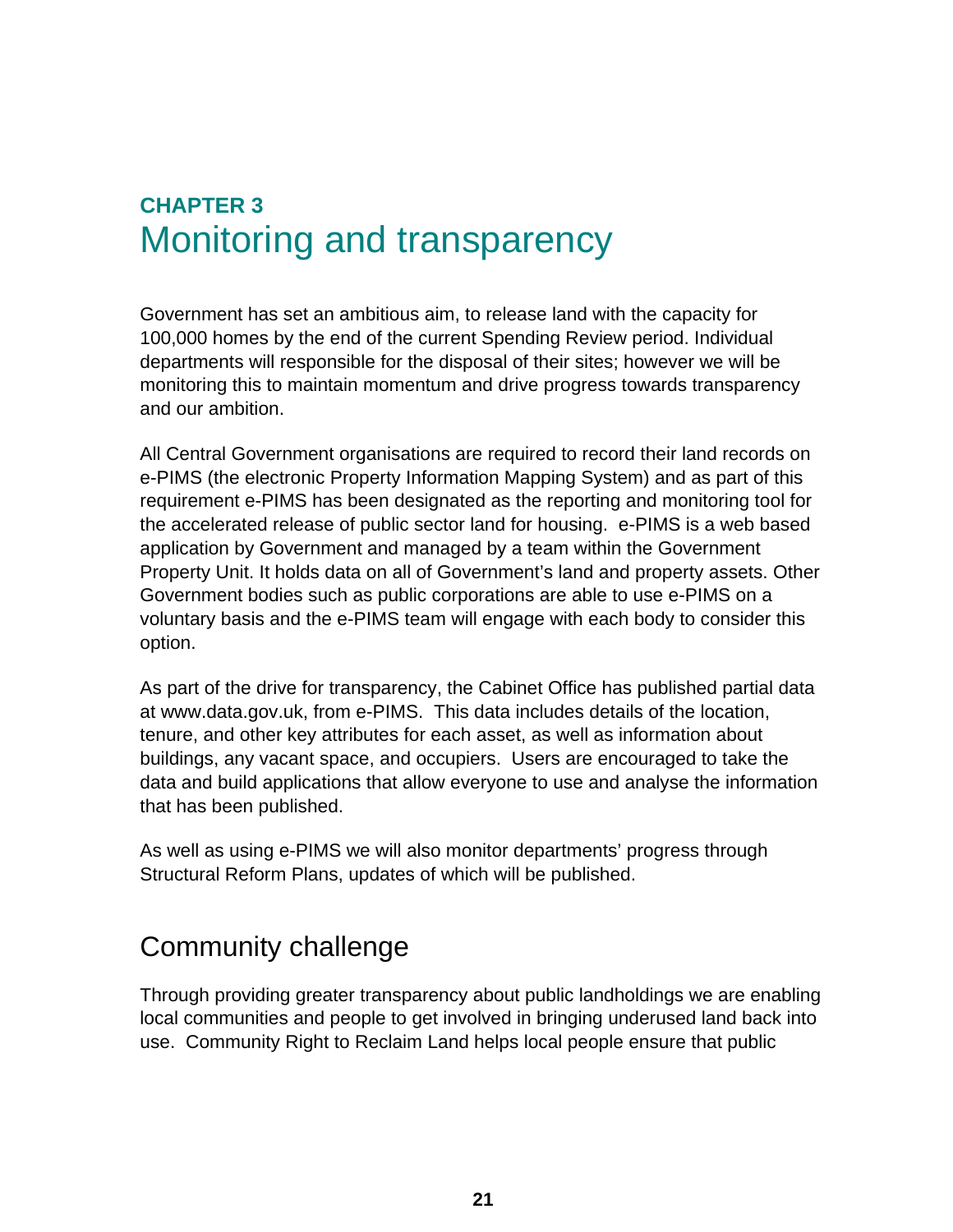sector bodies do not unnecessarily sit on underused land or property and gets these sites back into beneficial use.

| <b>Community Right to Reclaim Land</b>                                                                                                                                                                                          |
|---------------------------------------------------------------------------------------------------------------------------------------------------------------------------------------------------------------------------------|
| There are two elements to this Right:                                                                                                                                                                                           |
| Improved transparency and access to details about surplus public<br>$\bullet$<br>land<br>Reforming the Public Request to Order Disposal (PROD) process<br>$\bullet$<br>by making it easier to use and wider in its application. |
| More details are available at:                                                                                                                                                                                                  |
| http://www.communities.gov.uk/housing/housingsupply/righttoreclaim/                                                                                                                                                             |

The Government wants to drive up standards by putting local people, business and civic society in the driving seat, and so help them to build strong vibrant growing communities, which have the appropriate infrastructure and services to support them. This includes good schools, community faculties and support for local businesses.